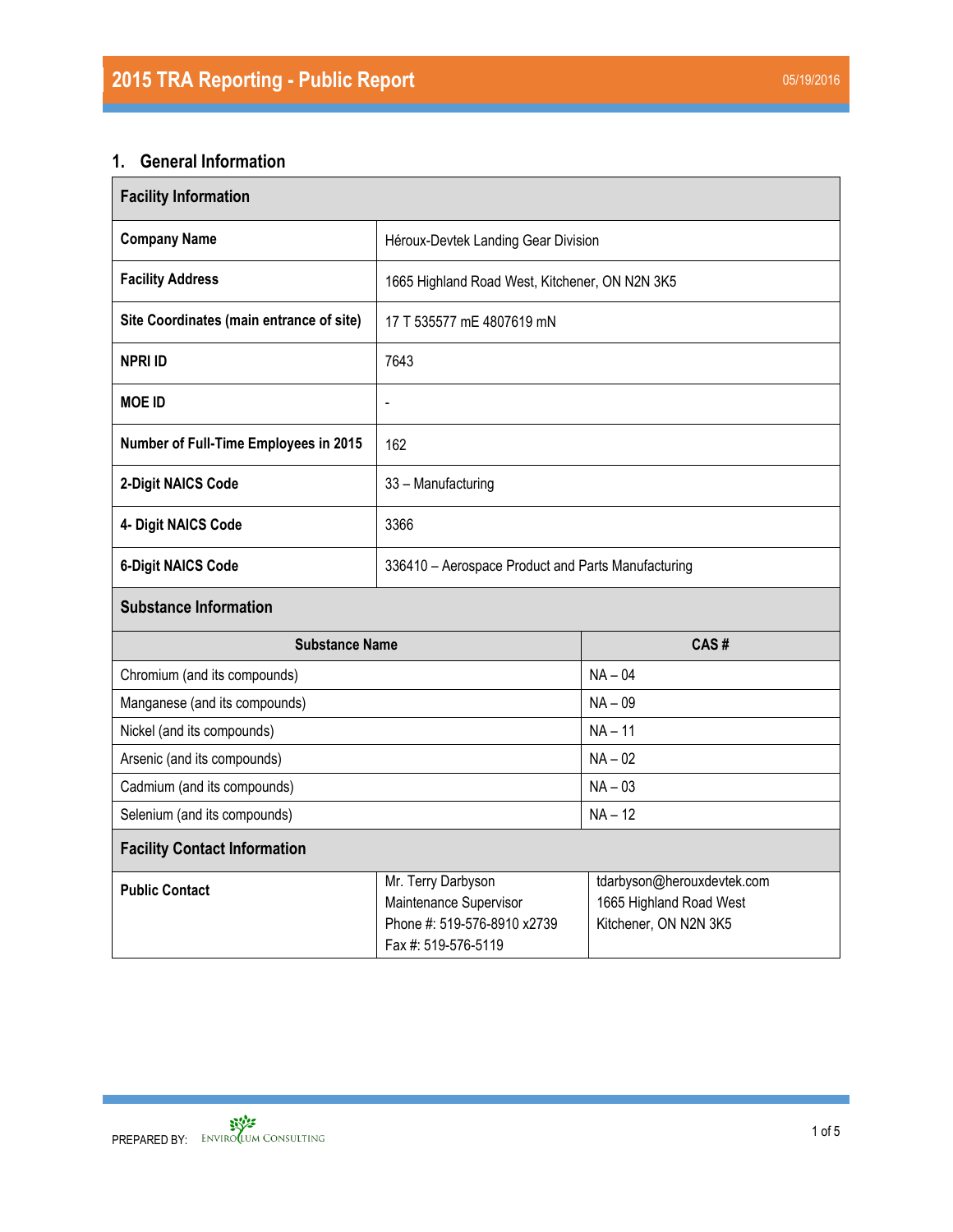## **2. Toxic Substance Accounting Summary**

Facility-wide Amounts of Toxic Substances Reported for 2015:

| <b>Substance Name</b>         | <b>Used</b> | <b>Created</b> | <b>Contained In</b><br><b>Product</b> | <b>Release</b><br>to Air | Disposed /<br><b>Recycled</b> |
|-------------------------------|-------------|----------------|---------------------------------------|--------------------------|-------------------------------|
| Chromium (and its compounds)  | 10 to 100   | 0              | 1 to 10                               | $0$ to 1                 | 10 to 100                     |
| Manganese (and its compounds) | 10 to 100   | 0              | 1 to 10                               | $0$ to 1                 | 10 to 100                     |
| Nickel (and its compounds)    | 10 to 100   | 0              | 1 to 10                               | $0$ to 1                 | 10 to 100                     |
| Arsenic (and its compounds)   | 10 to 100   | 0              | 1 to 10                               | 0 <sub>to 1</sub>        | 1 to 10                       |
| Cadmium (and its compounds)   | 10 to 100   | 0              | 1 to 10                               | $0$ to 1                 | 1 to 10                       |
| Selenium (and its compounds)  | 10 to 100   | 0              | 1 to 10                               | $0$ to 1                 | 1 to 10                       |

**NOTE:** Units are expressed in tonnes, unless otherwise indicated. '-- ' indicates not applicable.

#### **3. Quantification Comparison to Previous Year**

3.1 Chromium (and its compounds)

|                                 | <b>Unit</b> | 2015      | 2014      | Change<br>(Unit)   | Change<br>$(\%)$ | <b>Rationale for Change</b>            |
|---------------------------------|-------------|-----------|-----------|--------------------|------------------|----------------------------------------|
| Used                            | Tonnes      | 10 to 100 | 10 to 100 | $\uparrow$ 1 to 10 | ↑46.5%           | Increased material usage / production. |
| Created                         | Tonnes      | 0         | 0         | 0                  | 0                |                                        |
| <b>Contained In Product</b>     | Tonnes      | 1 to 10   | $0$ to 1  | ↑ 1 to 10          | ↑833.1%          | Increased material usage / production. |
| Release to Air                  | Tonnes      | 0         | 0         | 0                  | 0                | No significant change                  |
| Release to Water                | --          |           |           |                    |                  | $\overline{\phantom{a}}$               |
| On-site Disposal                | --          | --        | --        |                    |                  | --                                     |
| <b>Transferred for Disposal</b> | --          | --        | --        |                    | --               | --                                     |
| Transferred for<br>Recycling    | Tonnes      | 10 to 100 | 10 to 100 | ↑ 1 to 10          | $\uparrow 6.8\%$ | No significant change                  |

#### 3.2 Manganese (and its compounds)

|                      | <b>Unit</b> | 2015      | 2014      | Change<br>(Unit) | Change<br>$(\%)$ | <b>Rationale for Change</b>            |
|----------------------|-------------|-----------|-----------|------------------|------------------|----------------------------------------|
| Used                 | Tonnes      | 10 to 100 | 10 to 100 | ↑ 1 to 10        | ↑46.5%           | Increased material usage / production. |
| Created              | Tonnes      | 0         | 0         | 0                | 0                | No significant change.                 |
| Contained In Product | Tonnes      | 1 to 10   | $0$ to 1  | ↑ 1 to 10        | 833.1%           | Increased material usage / production. |
| Release to Air       | Tonnes      | 0         | 0         | 0                | 0                | No significant change.                 |
| Release to Water     | --          | --        | --        |                  |                  | $\overline{\phantom{a}}$               |
| On-site Disposal     | --          | --        | --        |                  |                  | --                                     |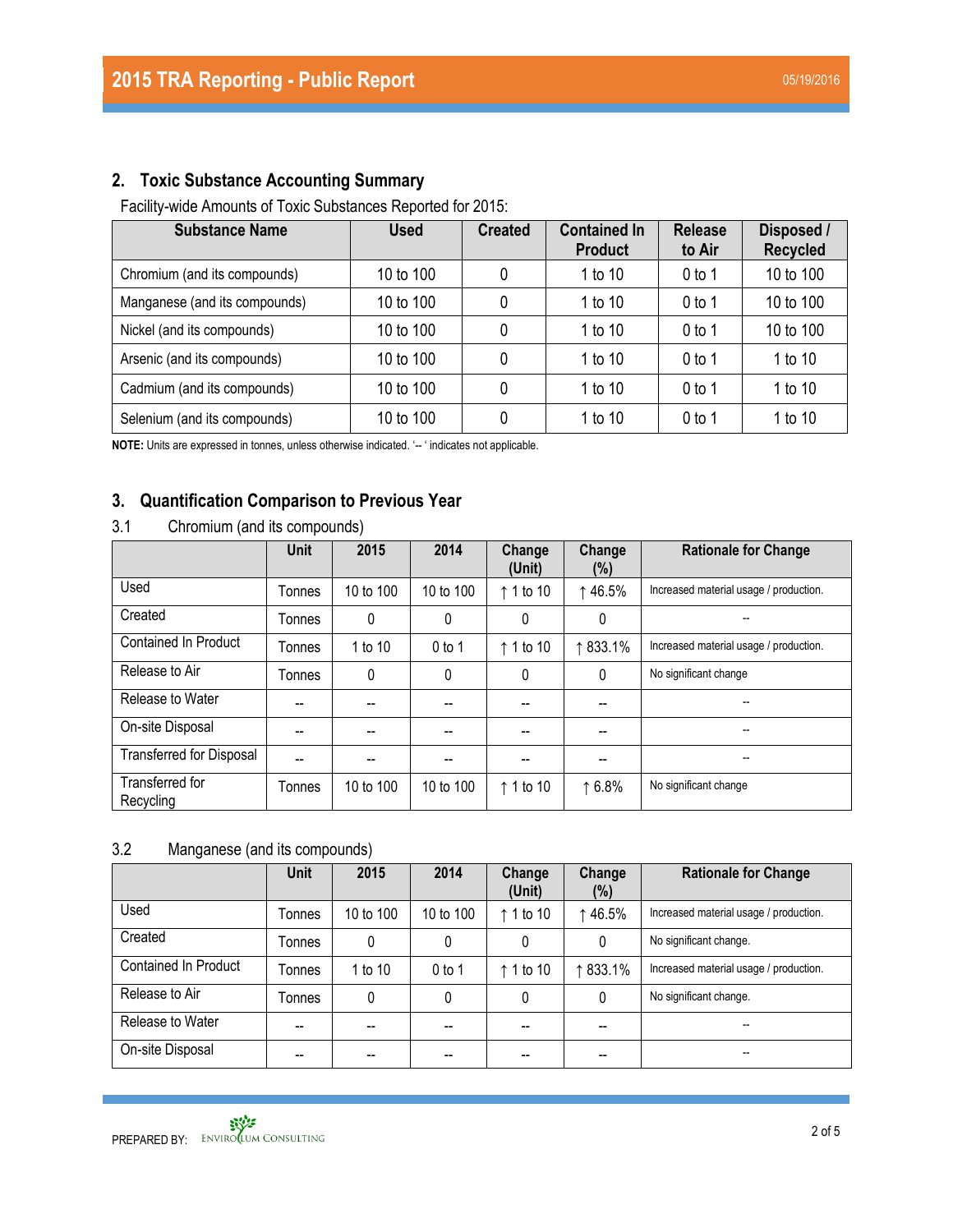# **2015 TRA Reporting - Public Report** 05/19/2016

| <b>Transferred for Disposal</b> | --    | --        | $- -$        | $\overline{\phantom{a}}$ | $\overline{\phantom{a}}$ | --                     |
|---------------------------------|-------|-----------|--------------|--------------------------|--------------------------|------------------------|
| Transferred for<br>Recycling    | onnes | 10 to 100 | 100<br>10 to | 1 to 10                  | 6.8%                     | No significant change. |

## 3.3 Nickel (and its compounds)

|                                  | <b>Unit</b>   | 2015      | 2014      | Change<br>(Unit)   | Change<br>$(\%)$ | <b>Rationale for Change</b>            |
|----------------------------------|---------------|-----------|-----------|--------------------|------------------|----------------------------------------|
| Used                             | Tonnes        | 10 to 100 | 10 to 100 | $\uparrow$ 1 to 10 | ↑46.5%           | Increased material usage / production. |
| Created                          | Tonnes        | 0         | 0         | 0                  | $\mathbf{0}$     | No significant change.                 |
| <b>Contained In Product</b>      | Tonnes        | 1 to 10   | $0$ to 1  | $\uparrow$ 1 to 10 | ↑833.1%          | Increased material usage / production. |
| Release to Air                   | <b>Tonnes</b> | 0         | 0         | $\mathbf{0}$       | $\mathbf{0}$     | No significant change.                 |
| Release to Water                 | --            | --        |           |                    |                  |                                        |
| On-site Disposal                 | --            | --        |           |                    |                  | --                                     |
| <b>Transferred for Disposal</b>  |               |           |           |                    |                  | --                                     |
| <b>Transferred for Recycling</b> | Tonnes        | 10 to 100 | 10 to 100 | $\uparrow$ 0 to 1  | 16.8%            | No significant change.                 |

### 3.4 Arsenic (and its compounds)

|                                  | <b>Unit</b> | 2015                 | 2014               | Change<br>(Unit)              | Change<br>$(\%)$ | <b>Rationale for Change</b>            |
|----------------------------------|-------------|----------------------|--------------------|-------------------------------|------------------|----------------------------------------|
| Used                             | kg          | 10,000 to<br>100.000 | 1.000 to<br>10.000 | ↑ 1,000 to<br>10.000          | ↑46.5%           | Increased material usage / production. |
| Created                          | kg          | 0                    | 0                  | $\mathbf{0}$                  | 0                | No significant change.                 |
| <b>Contained In Product</b>      | kg          | 1,000 to<br>10.000   | 100 to 1,000       | $\uparrow$ 1,000 to<br>10,000 | ↑833.1%          | Increased material usage / production. |
| Release to Air                   | kg          | 0                    | 0                  | $\mathbf{0}$                  | 0                | No significant change.                 |
| Release to Water                 | --          |                      | --                 |                               |                  |                                        |
| On-site Disposal                 | --          |                      | --                 |                               |                  | --                                     |
| <b>Transferred for Disposal</b>  | --          |                      | --                 |                               |                  |                                        |
| <b>Transferred for Recycling</b> | kg          | 1,000 to<br>10.000   | 1,000 to<br>10,000 | ↑ 100 to<br>1,000             | ↑6.8%            | No significant change.                 |

### 3.5 Cadmium (and its compounds)

|                             | <b>Unit</b> | 2015                 | 2014               | Change<br>(Unit)     | Change<br>$(\% )$ | <b>Rationale for Change</b>            |
|-----------------------------|-------------|----------------------|--------------------|----------------------|-------------------|----------------------------------------|
| Used                        | kg          | 10.000 to<br>100.000 | 1.000 to<br>10.000 | ↑ 1,000 to<br>10.000 | ↑46.5%            | Increased material usage / production. |
| Created                     | kg          | 0                    |                    | 0                    | 0                 | No significant change.                 |
| <b>Contained In Product</b> | kg          | 1,000 to<br>10.000   | 100 to 1,000       | ↑ 1,000 to<br>10.000 | ↑ 829.2%          | Increased material usage / production. |
| Release to Air              | kg          | 0                    | 0                  | 0                    |                   | No significant change.                 |

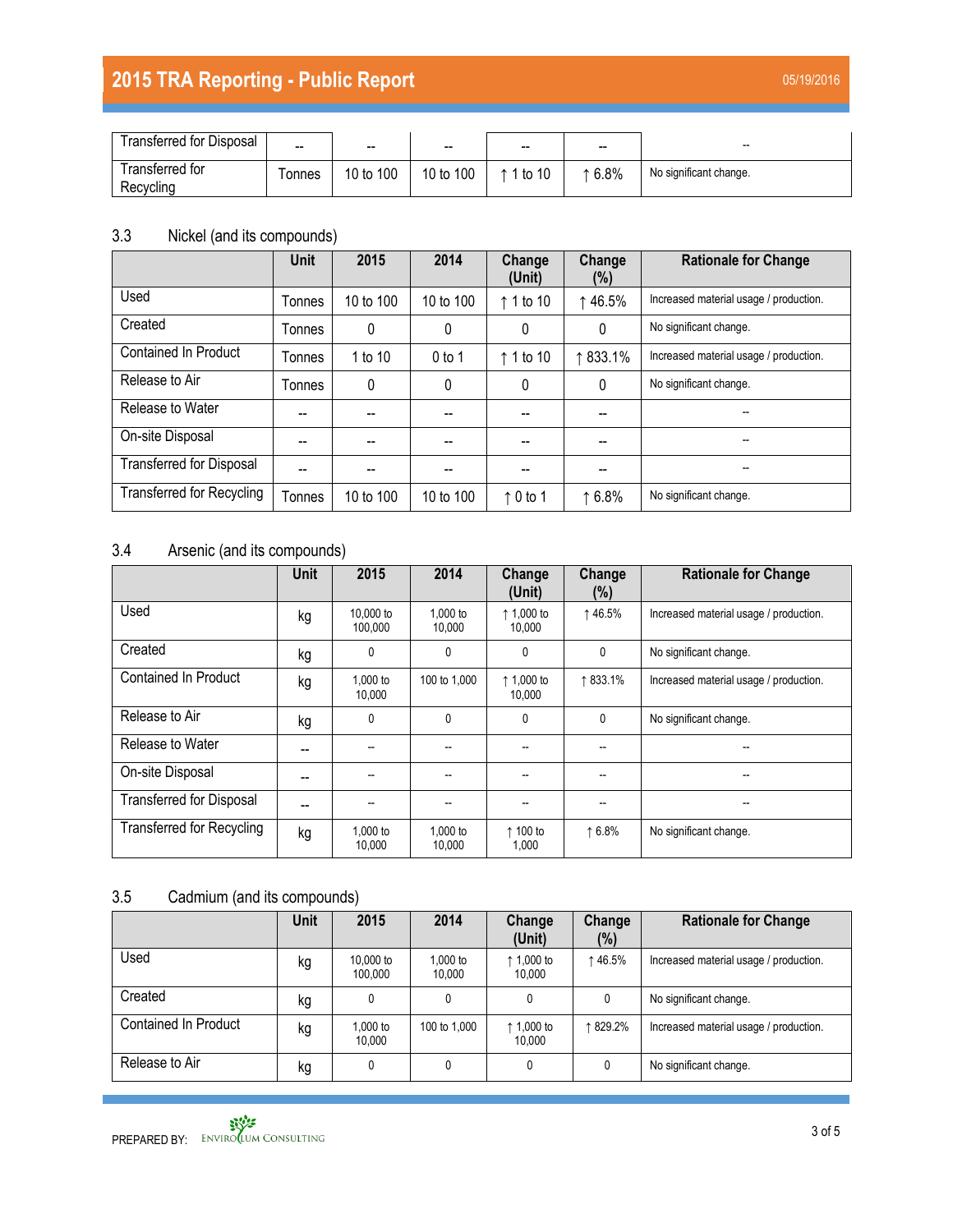## **2015 TRA Reporting - Public Report 120 August 2015 TRA Report** 05/19/2016

| Release to Water                 | -- | --                 | --                 |                |       | --                       |
|----------------------------------|----|--------------------|--------------------|----------------|-------|--------------------------|
| On-site Disposal                 | -- |                    |                    | --             |       | --                       |
| <b>Transferred for Disposal</b>  | -- |                    |                    | --             |       | $\overline{\phantom{a}}$ |
| <b>Transferred for Recycling</b> | kg | 1,000 to<br>10,000 | 1,000 to<br>10,000 | ↑ 100 to 1,000 | 16.8% | No significant change.   |

#### 3.6 Selenium (and its compounds)

|                                 | <b>Unit</b> | 2015                 | 2014            | Change<br>(Unit)              | Change<br>(%) | <b>Rationale for Change</b>            |
|---------------------------------|-------------|----------------------|-----------------|-------------------------------|---------------|----------------------------------------|
| Used                            | kg          | 10,000 to<br>100,000 | 1,000 to 10,000 | $\uparrow$ 1,000 to<br>10,000 | ↑46.5%        | Increased material usage / production. |
| Created                         | kg          | 0                    | $\mathbf{0}$    | $\mathbf{0}$                  | 0             | No significant change.                 |
| <b>Contained In Product</b>     | kg          | 1,000 to 10,000      | 100 to 1,000    | ↑ 1,000 to<br>10.000          | ↑833.1%       | Increased material usage / production. |
| Release to Air                  | kg          | $\Omega$             | $\mathbf{0}$    | 0                             | 0             | No significant change.                 |
| Release to Water                | --          | --                   | --              | --                            | --            |                                        |
| On-site Disposal                |             |                      | --              | --                            | --            |                                        |
| <b>Transferred for Disposal</b> |             | --                   |                 | --                            | --            |                                        |
| Transferred for<br>Recycling    | kg          | 1.000 to 10.000      | 1,000 to 10,000 | ↑ 100 to<br>1,000             | ↑6.8%         | No significant change.                 |

#### **4. Objectives**

The objectives of this plan are to:

- identify potential toxic substance reduction options;
- assess the technical and economic feasibility of reduction options, if any are identified; and
- determine which options, if any, are feasible for implementation.

#### **5. Progress in Implementing Plan**

This section does not apply since no feasible reduction options are available for implementation at this time.

For information on on-site releases from the facility, as well as disposal and off-site recycling information please refer to National Pollutant Release Inventory's website: [http://www.ec.gc.ca/inrp-npri/.](http://www.ec.gc.ca/inrp-npri/)